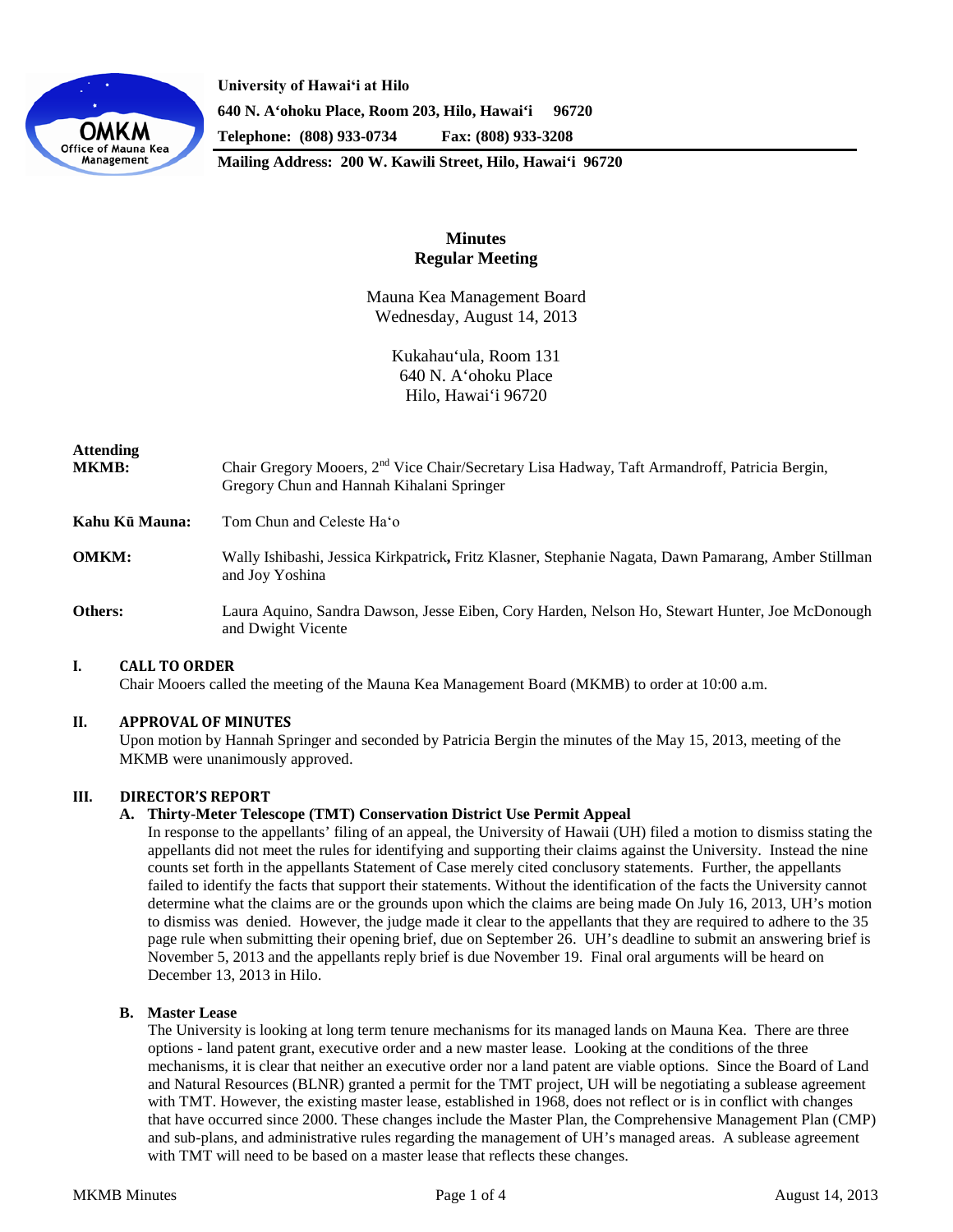Nelson Ho inquired if the new Master Lease process would come before this Board. Director Nagata replied there will be some discussions with the Kahu Kū Mauna Council and this Board. The new Master Lease is approved by the Board of Land and Natural Resources. A sublease for the Thirty Meter Telescope or any other facility that decides they want to negotiate their sublease would need to be based on a Master Lease that incorporates the changes that took place in the past 13 years. The 1968 lease did not foresee a lot of the changes that the University has made or the conditions that the BLNR has since placed on the University.

Dwight Vicente stated Mauna Kea is designated Crown Lands, but after 1959 a lot of lands were designated 5F under the Northwest Ordinance. How does that affect the true title of Mauna Kea, which is Crown land, and placing it under 5F under the Northwest Ordinance? Director Nagata replied that is something we do not have control over. We have to work under current existing rules, regulations and laws.

Mr. Ho commented that in 1995 the Sierra Club was concerned about BLNR's decision to allow many visitors, vans, and personal activities on Mauna Kea. He hopes when commercial activities are moved to the lower parking lot area that attention is paid to the health of the mamane trees, to not remove any more trees and consider restoration and mitigation measures.

Chair Mooers clarified the role of this Board regarding the Master Lease. The Lease is between the State of Hawaii DLNR and the University. This Board's role is simply to review the documents to make sure the Board's ability to perform their mission is protected in that Lease. We will comment to the University, but have no approval position or authority at all. Anything coming before this Board will be for information purposes only.

#### **C. Burial Treatment Plan**

On June 20, 2013, the Office appeared before the Hawaii Island Burial Council to request approval of OMKM's Burial Treatment Plan. The Council approved the recommendation to preserve burials in place. The Council also recommended that the area outside the Astronomy Precinct be considered a burial buffer zone and that all inadvertently found burials be treated as previously known. We have concerns about establishing areas outside the Astronomy Precinct as a burial buffer zone because other activities such as hiking and hunting occur in those areas. It is also our understanding that different sets of rules and regulations apply to the treatment of known and inadvertently found burials and, in fact, there is an Attorney General's opinion that inadvertently discovered burials cannot be treated as previously identified because there would be a conflict with Chapter 6E and HAR 13-300. We are currently working with State of Hawaii Historic Preservation Division on finalizing the plan.

# **D. Capital Improvement Project Funding**

The State legislature appropriated \$2 million for the study and construction of infrastructure improvements in the Science Reserve. According to the budget worksheet \$100,000 was appropriated for a study and \$1.9 million for construction. We are working with the Director for Facilities Planning on defining a plan for getting the funding released.

# **E. Outreach**

Meetings with Hawaii Island elected officials have taken place to update them on activities on Mauna Kea. This is to let them know what we are doing to protect the resources as well as astronomy related activities.

#### **F. Guardrails on Mauna Kea Access Road**

The installation of guard rails along sections of the gravel road is scheduled to start on August 19. This is a Mauna Kea Support Services (MKSS) project to help prevent cars from driving off the road, particularly where there are steep drop offs.

#### **G. Summit Erosion**

Tropical storm Flossie dumped a lot a rain on the summit causing runoffs and erosion. MKSS will be making repairs to shore up the road to prevent future erosion.

#### **H. Visitor Information Station (VIS) Improvements**

The VIS will be undergoing a modest remodeling and shuffling of furniture. This will result in re-establishing their exhibits on the resources which disappeared several years ago to make more room for people to sit and watch Mauna Kea related videos.

# **I. Commercial Operators at Hale Pohaku**

Stewart Hunter, Scotty Paiva and VIS manager Joe McDonough discussed how we can consolidate commercial tour operators' (CTOs) activities to reduce congestion at the VIS, particularly during the evening crunch period. There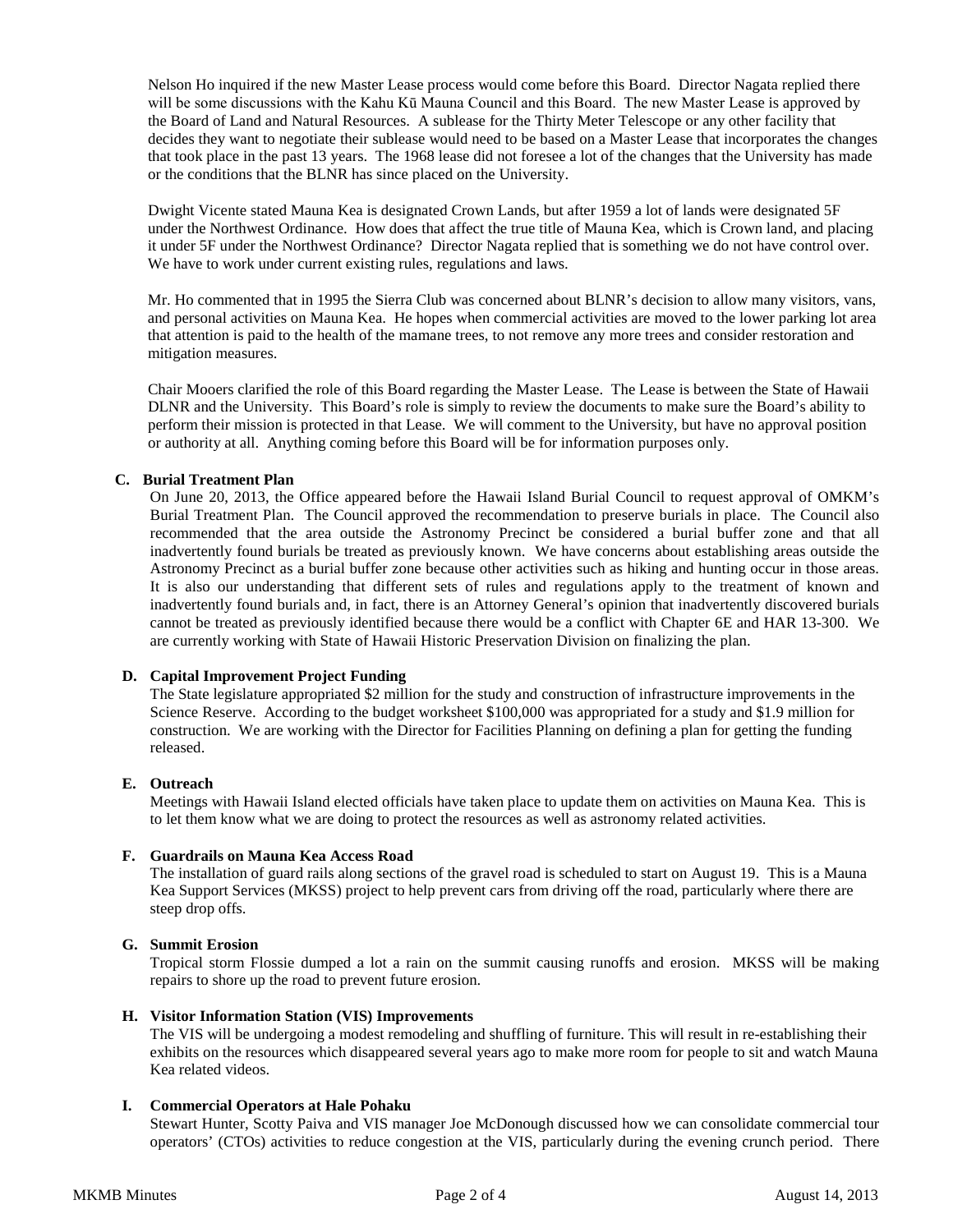appears to be sufficient space between Hale Pohaku and the VIS where CTOs can park their vans and have their clients eat their dinners and stargaze. The VIS is considering setting up a satellite First Light Bookshop in the Stone Cabins and installing additional portable toilets.

#### **J. Administrative Rules**

The Office will resume with the development of administrative rules now that the BLNR has issued a permit for the TMT project. Jeff Melrose, the principal consultant on the project, is winding down his commitments with the County and will resume work on this project.

#### **K. New Hires**

Two new recent hires have joined the Office. Joy Yoshina will be helping with processing and oversight of proposed projects. She will also oversee commercial tour operations and the development of administrative rules. Joy has background as a National Park Service Ranger, program analyses and policy development. Wally Ishibashi joined the office to serve as our cultural monitor overseeing construction activities on the mountain to ensure proper procedures are practiced in particular from a cultural perspective. He will also be our liaison with Kahu Kū Mauna and will coordinate outreach activities with native Hawaiian communities. Wally has family ties to mountain, in particular to Puʻu Poliahu, his family name.

# **IV. KAHU KŪ MAUNA COUNCIL (KKMC)**

Celeste Haʻo reported Wally Ishibashi has resigned from the Council and is now working with the Office. The Council will be interviewing for a replacement for Mr. Ishibashi. The Council will also be setting limits for membership at seven minimum and nine maximum. The term of tenure will be four years with each member being eligible for a second term. On August 13, 2013, the Council met with outgoing President Greenwood and UH Hilo Chancellor Don Straney and discussed the master lease and subleases.

# **V. Committee Reports**

#### **Environment Committee – Fritz Klasner**

A volunteer weed pull event was held on Saturday, July 27. We now have 1200 volunteer hours this year. Two hundred silverswords were planted in the DLNR enclosure.

Team Poliahu did not win the Imagine Cup worldwide finals in Russia in July, but had a very interesting trip. We will be working with them to finish up their class project later this fall, which is a Smartphone application for reporting native and invasive plant species on Mauna Kea.

We are working on the procedures for the Invasive Species Plan and hope to have a draft ready for review by the end of this year.

In late June we did the annual wekiu bug and invasive species monitoring. Coincidentally we also just received the 2012 final report from the Bishop Museum. For 2013, we have not done the full calculations of the numbers in terms of wekiu bug, but they were widely distributed. Most of the trap sights seemed quite abundant relative to other years.

Regarding invasive species, nothing caught of concern in the annual monitoring. Recently, however, ants identified as *Cardiocondyla kagutsuchi* were found at Hale Pohaku around some of the parking lots and among roots of pulled fireweed . This ant is widespread on Haleakala and can fly. We do not know how it got up to Hale Pohaku. The difficulty with this species is finding bait that it is attracted to. We are consulting with Cynthia King, the state entomologist, on how to proceed. We will continue monitoring at Hale Pohaku weekly for the next three months.

This summer the Office had two interns through the UH Hilo [Pacific Internship Programs for Exploring Science](http://www.uhh.hawaii.edu/uhintern/) (PIPES) Program. One of them was Kerri Nakatsu working with our Office and the Big Island Invasive Species Committee preparing some of the protocols for monitoring invasive plants. The second intern was Amber Stillman who worked at the spatial data analysis visualization lab on campus making some perspective maps. Ms. Stillman gave a presentation on her 3D map portfolio of the different UH managed areas on Mauna Kea for outreach purposes for the Office.

Lisa Hadway gave a quick update on the level of Lake Waiau. Since January 2012, lake volume has declined substantially from 2700 cubic meters to 34 cubic meters. If the lake dries up completely, we will lose our ability to obtain valuable core samples. Lake Waiau has been cored on three occasions in the 1940s, 1960s and early 1990. Researchers are developing a proposal for a core of the lake, which will give a historical climate record for tens of thousands of years and which would be placed in the National Core Repository. The proposal and permit request would need to pass through the Natural Area Reserve Commission and the Board of Land and Natural Resources and include consultation with the